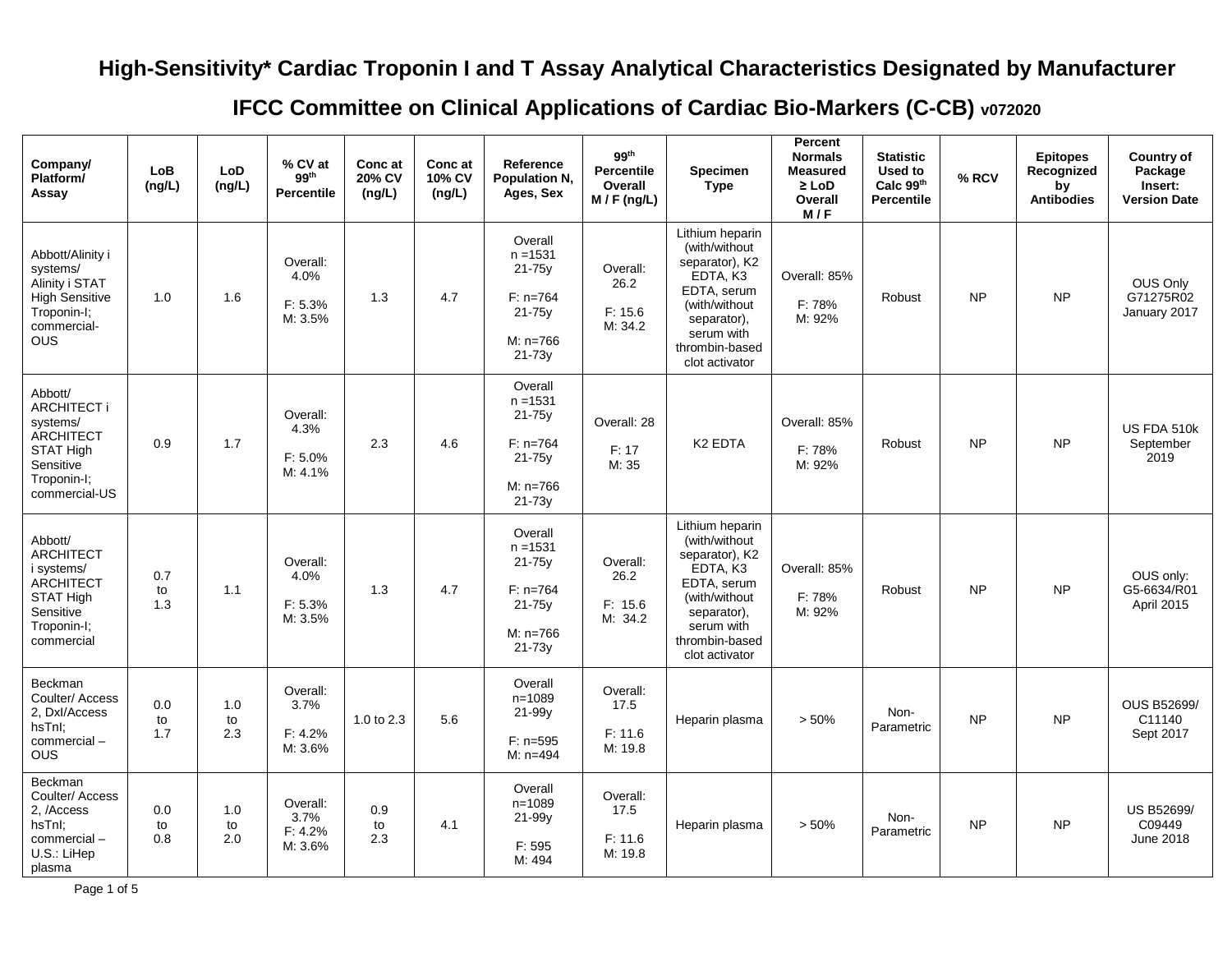| <b>Beckman</b><br>Coulter/ Access<br>2. /Access<br>hsTnl;<br>commercial-<br>U.S.: Serum | 0.0<br>to<br>0.8 | 1.0<br>to<br>2.0 | Overall:<br>6.0%<br>F: 6.9%<br>M: 5.8% | 0.9<br>to<br>2.3   | 4.1            | Overall<br>$n = 1088$<br>21-99y<br>F: 595<br>M: 493                                        | Overall:<br>18.2<br>F: 11.8<br>M: 19.7 | Serum                                      | > 50%                            | Non-<br>Parametric | <b>NP</b> | <b>NP</b>                        | <b>US B52699/</b><br>C09449<br><b>June 2018</b> |
|-----------------------------------------------------------------------------------------|------------------|------------------|----------------------------------------|--------------------|----------------|--------------------------------------------------------------------------------------------|----------------------------------------|--------------------------------------------|----------------------------------|--------------------|-----------|----------------------------------|-------------------------------------------------|
| Beckman<br>Coulter/Dxl,<br>Access hsTnl;<br>commercial-<br>U.S.: LiHep<br>plasma        | 0.0<br>to<br>1.7 | 1.5<br>to<br>2.3 | Overall:<br>5.2%<br>F: 5.6%<br>M: 5.0% | $1.2$<br>to<br>2.3 | 5.6            | Overall<br>$n = 1088$<br>21-99y<br>F: 593<br>M: 495                                        | Overall:<br>17.9<br>F: 14.9<br>M: 19.8 | Heparin plasma                             | > 50%                            | Non-<br>Parametric | <b>NP</b> | <b>NP</b>                        | US B52699/<br>C09448<br><b>June 2018</b>        |
| Beckman<br>Coulter/Dxl,<br>Access hsTnl:<br>commercial-<br>U.S.: Serum                  | 0.0<br>to<br>1.7 | 1.5<br>to<br>2.3 | Overall:<br>6.2%<br>F: 6.5%<br>M: 6.1% | 1.2<br>to<br>2.3   | 5.6            | Overall<br>$n = 1085$<br>21-99y<br>F: 592<br>M: 493                                        | Overall:<br>18.1<br>F: 13.6<br>M: 19.8 | Serum                                      | > 50%                            | Non-<br>Parametric | <b>NP</b> | <b>NP</b>                        | US B52699/<br>C09448<br><b>June 2018</b>        |
| bioMérieux<br>VIDAS High<br>Sensitive<br>Troponin I;<br>commercial                      | 1.9              | 3.2              | 7.0%                                   | 4.9                | <b>NP</b>      | Overall<br>$n = 815$<br>$41-80y$<br>F: 368<br>41-80y<br>M: 447<br>41-80y                   | Overall: 19<br>F: 11<br>M: 25          | Serum or<br>heparin plasma                 | <b>NP</b>                        | <b>NP</b>          | <b>NP</b> | $C: 41-49.$<br>24-40<br>D: 87-95 | France<br>Dec 23rd 2015                         |
| ET Healthcare<br>Pylon hsTnl<br>assay; China<br>FDA approved                            | 0.8              | $1.2 - 1.4$      | 10%                                    | $\overline{2}$     | 10             | Overall<br>$n = 863$<br>15-91y<br>F: 438<br>M: 425<br>(AACC<br>Universal<br>Sample Bank)   | Overall: 27<br>F: 21<br>M: 27          | EDTA plasma,<br>EDTA whole<br>blood, serum | Overall: 91%<br>F: 89%<br>M: 94% | Non-<br>Parametric | <b>NP</b> | $C: 27-40$<br>$D: 41-49$         | China, 2018                                     |
| <b>ET Healthcare</b><br>Pylon hsTnT;<br>research                                        | 0.4              | 0.8              | 4%                                     | $\overline{1}$     | $\overline{4}$ | Overall<br>$n = 863$<br>$15-91y$<br>F: 438<br>M: 425<br>(AACC<br>Universal<br>Sample Bank) | Overall: 13<br>F: 13<br>M: 14          | EDTA whole<br>blood, EDTA<br>plasma, serum | Overall: 94%<br>F: 93%<br>M: 97% | Non-<br>Parametric | <b>NP</b> | C: 119-138.<br>D: 132-151        | China, 2018                                     |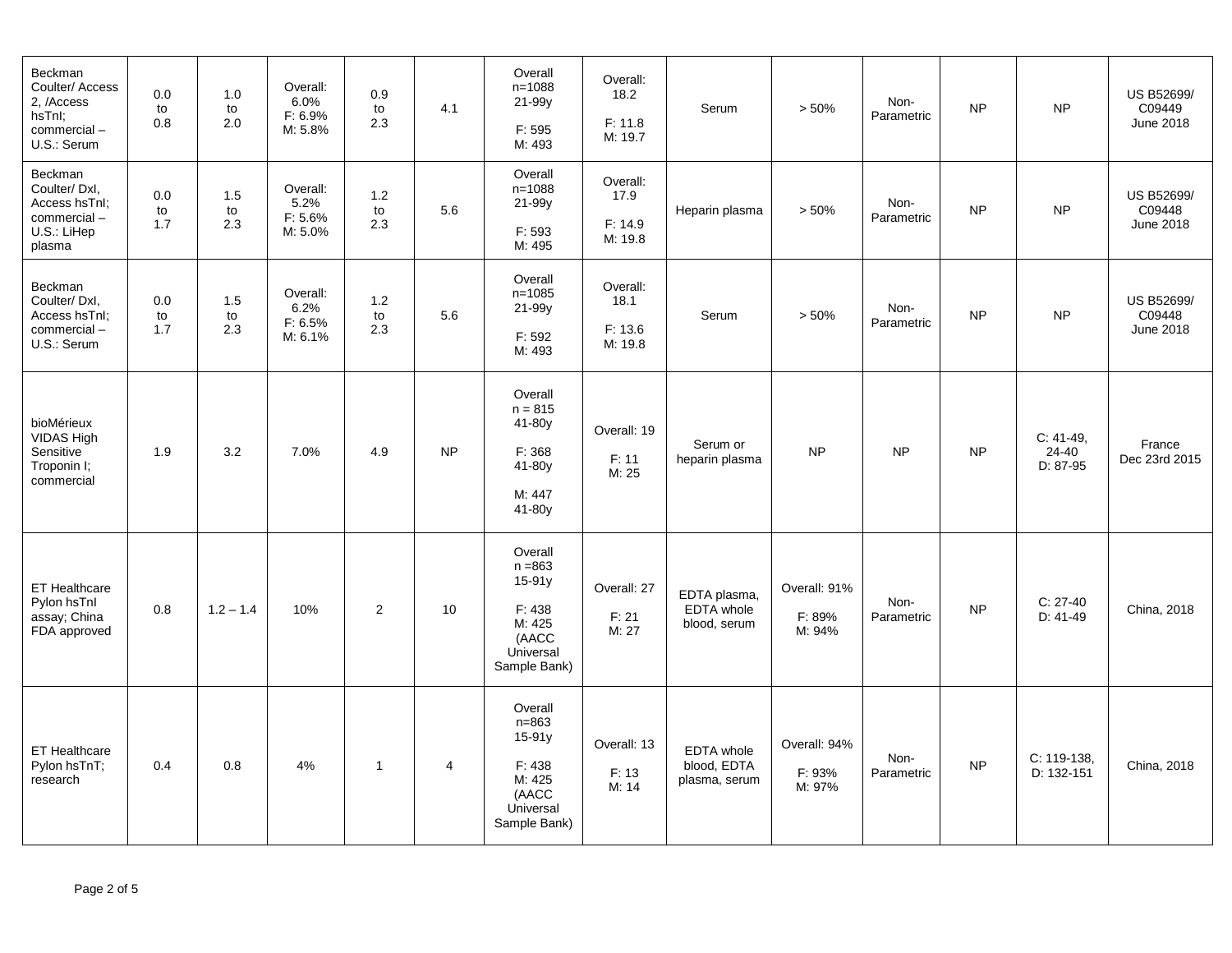| Fujirebio<br>Lumipulse G<br>G1200 and<br>G600II hsTnl                                                 | 1.2                                                | 2.1                                                        | ≤4.6%                                                                                    | <b>NP</b>                                          | 7.3                                                        | Overall<br>n=1018, 18-90<br>years<br>F: 428<br>M: 590  | Overall:<br>28.6<br>F: 22.4<br>M: 32.9<br>Serum<br>Overall:<br>26.9<br>F: 21.4<br>M: 29.4<br>Li-Hep<br>plasma<br>Overall:<br>29.6<br>F: 27.8<br>M: 32.8 | Red top serum.<br>serum<br>separator tube,<br>rapid clotting<br>tubes;<br>Disodium<br>EDTA*,<br>Dipotassium<br>EDTA*, Lithium<br>heparin,<br>Sodium<br>heparin,<br>Sodium Citrate,<br>PST with<br>lithium heparin | Overall:<br>68.3%<br>Serum:<br>68.1%<br>Li Heparin<br>Plasma:<br>65.0% | Robust             | <b>NP</b> | <b>NP</b>                            | English<br>FRI0030,<br>Feb 2017<br>Ver.01      |
|-------------------------------------------------------------------------------------------------------|----------------------------------------------------|------------------------------------------------------------|------------------------------------------------------------------------------------------|----------------------------------------------------|------------------------------------------------------------|--------------------------------------------------------|---------------------------------------------------------------------------------------------------------------------------------------------------------|-------------------------------------------------------------------------------------------------------------------------------------------------------------------------------------------------------------------|------------------------------------------------------------------------|--------------------|-----------|--------------------------------------|------------------------------------------------|
| <b>LSI Medience</b><br>(formerly<br>Mitsubishi)<br><b>PATHFAST</b><br>cTnl;<br>commercial             | <b>NP</b>                                          | $\mathbf{1}$                                               | $< 6\%$                                                                                  | 2                                                  | 3.1                                                        | Overall<br>$n = 474$<br>18-86y<br>F: 236<br>M: 238     | Overall:<br>15.48<br>M: 16.91<br>F: 11.46                                                                                                               | Heparin-Na,<br>heparin-Li or<br>EDTA whole<br>blood or plasma                                                                                                                                                     | Overall:<br>76.3%                                                      | Non-<br>Parametric | <b>NP</b> | $C: 41-49$<br>$D: 71-116$<br>163-209 | WW except US<br>& Japan:<br>Ver.5, Apr.2014    |
| <b>LSI Medience</b><br>(formerly<br>Mitsubishi)<br><b>PATHFAST</b><br>hs-cTnl<br>/PATHFAST<br>cTnl-II | 1.23                                               | 2.33                                                       | 6.1%                                                                                     | 4                                                  | 15                                                         | Overall<br>$n = 734$<br>Age $>18$<br>F: 352<br>M: 382  | Overall:<br>27.9<br>F: 20.3<br>M: 29.7                                                                                                                  | Heparin-Na,<br>heparin-Li or<br><b>EDTA</b> whole<br>blood or plasma                                                                                                                                              | Total: 66.3%<br>F: 52.8%<br>M: 78.8%                                   | Non-<br>Parametric | <b>ND</b> | $C:41-49$<br>D: 71-116.<br>163-209   | hs-cTnl: WW<br>except US<br>Ver.1, May<br>2018 |
| Ortho/<br>VITROS/<br>hsTroponin I;<br>commercial                                                      | 0.14<br>to<br>0.51                                 | 0.39<br>to<br>0.86                                         | < 10%                                                                                    | 1.23                                               | 1.99                                                       | Overall<br>$n = 952$<br>$22 - 91y$<br>F: 486<br>M: 466 | Serum<br>Overall: 11<br>F: 9<br>M: 12<br>LiHep<br>Plasma<br>Overall: 11<br>F: 9<br>M: 13                                                                | Serum: Lithium<br>Heparin Plasma                                                                                                                                                                                  | $>50\%$                                                                | Non-<br>Parametric | <b>NP</b> | $C: 87-91$<br>$D: 24-40,$<br>41-49   | CE Mark:<br><b>March 2019</b>                  |
| Quidel/Alere<br>TriageTrue<br>hs-cTnl                                                                 | 0.4<br>(plasma)<br>$0.5 - 0.8$<br>(whole<br>blood) | $0.7 - 1.6$<br>(plasma)<br>$1.5 - 1.9$<br>(whole<br>blood) | $5.0 - 5.9%$<br>at 21 ng/L<br>(plasma)<br>$5.9 - 6.5%$<br>at 22 ng/L<br>(whole<br>blood) | $2.1 - 3.6$<br>(plasma)<br>2.8<br>(whole<br>blood) | $4.4 - 8.4$<br>(plasma)<br>$5.8 - 6.2$<br>(whole<br>blood) | Overall<br>$n = 789$<br>F: 391<br>M: 398               | Overall:<br>20.5<br>F: 14.4<br>M: 25.7                                                                                                                  | <b>EDTA</b> whole<br>blood or plasma                                                                                                                                                                              | Overall:<br>$\geq 50\%$                                                | <b>NP</b>          | <b>NP</b> | <b>NP</b>                            | hs-cTnl: WW<br>except US<br>April 2020         |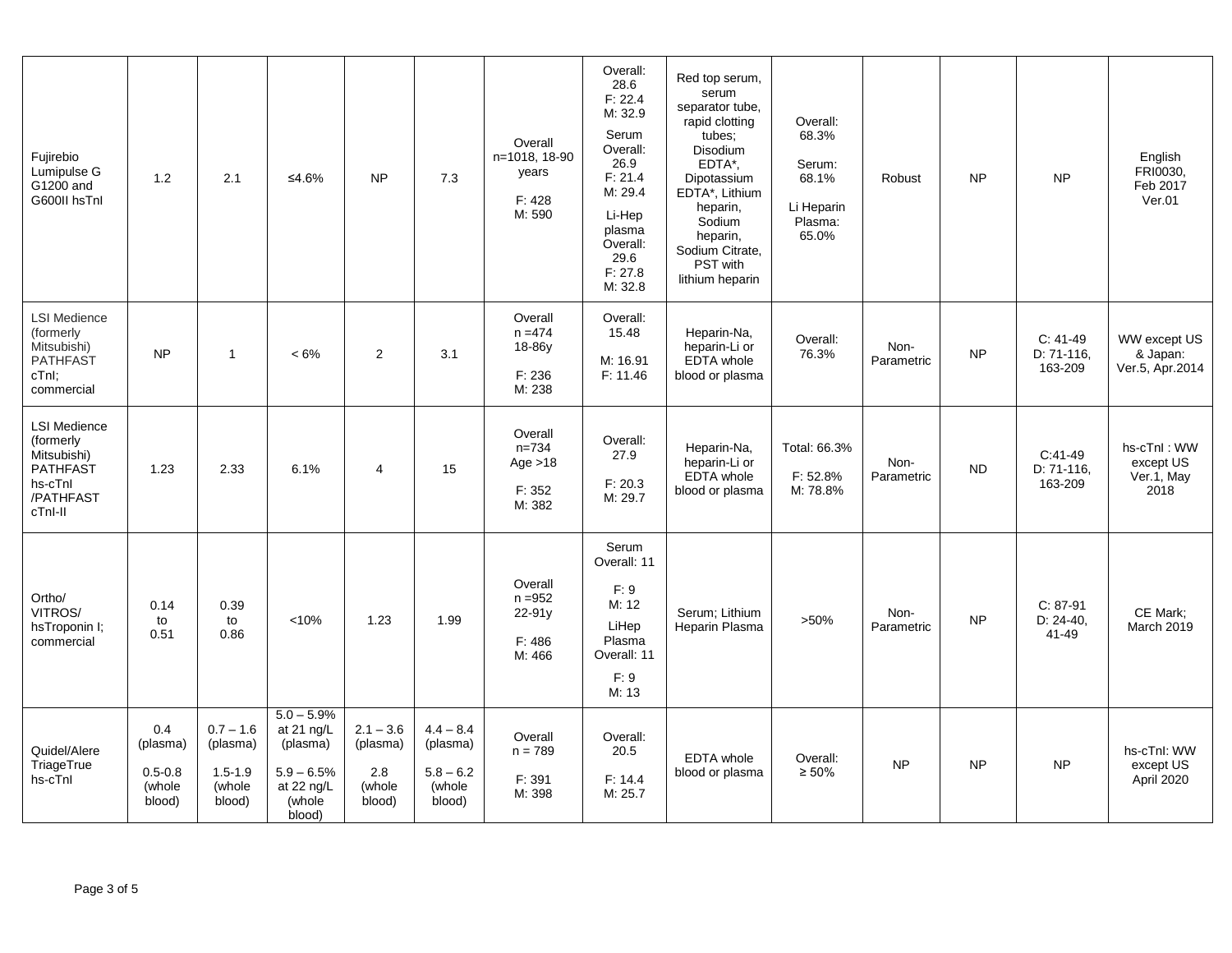| Roche/ cobas<br>e601, e602,<br>E170/cTnT-hs<br>$18$ -min;<br>commercial                                                                          | 1.36;<br>$(2.16$ for<br>e411)    | 2.05;<br>(4.72 for<br>e411)     | < 10%     | 2.20               | 4.49                                | Overall<br>$n = 533$<br>20-71y<br>F: 49.7%                | Overall:14<br>F: 9<br>M:16             | Serum, plasma:<br>EDTA, heparin | Overall:<br>71.5%                   | <b>NP</b>          | <b>NP</b> | C: 125-131<br>D: 136-147             | EU (upcoming<br>PI version)                                    |
|--------------------------------------------------------------------------------------------------------------------------------------------------|----------------------------------|---------------------------------|-----------|--------------------|-------------------------------------|-----------------------------------------------------------|----------------------------------------|---------------------------------|-------------------------------------|--------------------|-----------|--------------------------------------|----------------------------------------------------------------|
| Roche/cobas<br>e601, e602,<br>E170/cTnT-hs<br>STAT:<br>commercial                                                                                | 2.26;<br>2.57 for<br>e411        | 2.85;<br>4.88 for<br>e411       | < 10%     | 2.81               | 5.03                                | Overall<br>$n = 533$<br>20-71y<br>F: 49.7%                | Overall: 14<br>F: 9<br>M: 16           | Serum, plasma:<br>EDTA, heparin | Overall:<br>58.9%                   | <b>NP</b>          | <b>NP</b> | C: 125-131<br>D: 136-147             | EU<br>(upcoming PI<br>version)                                 |
| Roche/ cobas<br>e801/cTnT-hs<br>18-min and<br>STAT;<br>commercial                                                                                | 2.5                              | 3                               | < 10%     | 6                  | $18$ -min:<br>3.83<br>STAT:<br>5.48 | Overall<br>$n = 533$<br>20-71y<br>F: 49.7%                | Overall: 14<br>F: 9<br>M: 16           | Serum, plasma:<br>EDTA, heparin | Overall:<br>57.4%                   | <b>NP</b>          | <b>NP</b> | $C: 125-131$<br>D: 136-147           | EU, v2                                                         |
| Roche/ cobas<br>e601, e602,<br>E170/TnT Gen<br>5 STAT<br><sup>^</sup> specified<br>value;<br><sup>^^</sup> including<br>e411 data;<br>commercial | $2.5^{\circ}$ ;<br>3 for<br>e411 | $3^{\wedge}$ ;<br>5 for<br>e411 | < 10%     | $6^{\wedge\wedge}$ | $11^{\wedge\wedge}$                 | Overall<br>$n = 1301$<br>21-89y<br>F: 50.4%               | Overall: 19<br>F: 14<br>M: 22          | Plasma heparin                  | Overall:<br>55.1%                   | <b>NP</b>          | <b>NP</b> | C: 125-131<br>D: 136-147             | USA, v1                                                        |
| Siemens<br><b>ATELLICA</b><br><b>High-Sensitivity</b><br>Tnl (TnlH), US<br>& OUS;<br>commercial                                                  | 0.50                             | 1.6                             | $<4.0\%$  | 2.50               | < 6.0                               | Overall<br>$n = 2001$<br>$22 - 91y$<br>F: 1007<br>M: 994  | Overall:<br>45.4<br>F: 38.6<br>M: 53.5 | Li Hep<br>Serum                 | Overall: 75%<br>F: 62%<br>M: 89%    | Non-<br>Parametric | <b>NP</b> | $C: 41-50,$<br>171-190<br>$D: 29-34$ | CE-marked<br>March 2017<br><b>FDA 510k</b><br><b>July 2018</b> |
| Siemens<br><b>ADVIA Centaur</b><br>XP/XPT High-<br>Sensitivity Tnl<br>(TNIH), US &<br>OUS:<br>commercial                                         | 0.50                             | 1.6                             | $<$ 4.9%  | 2.50               | < 6.0                               | Overall<br>$n = 1990$<br>$22 - 91y$<br>F: 1006<br>M: 984  | Overall:<br>46.5<br>F: 39.6<br>M: 58.0 | Li Hep<br>Serum                 | Overall: 72%<br>F: 57%<br>M: 86%    | Non-<br>Parametric | <b>NP</b> | $C: 41-50$ ,<br>171-190<br>D: 29-34  | CE-marked<br>March 2017<br><b>FDA 510k</b><br><b>July 2018</b> |
| Siemens<br>Dimension<br>VISTA High<br>Sensitivity Tnl<br>(TNIH), OUS;<br>commercial                                                              | 1.0                              | 2.0                             | $< 5.0\%$ | 3.0                | 10.0                                | Overall<br>$n = 2021$<br>$22 - 91y$<br>F: 1017<br>M: 1004 | Overall:<br>58.9<br>F: 53.7<br>M: 78.5 | Li Hep<br>Serum (OUS<br>only)   | Overall:<br>81.8%<br>F: NP<br>M: NP | Non-<br>Parametric | <b>NP</b> | $D: 41-50$<br>171-190<br>$C: 29-34$  | CE-marked<br>2017<br><b>FDA 510k</b><br><b>March 2019</b>      |